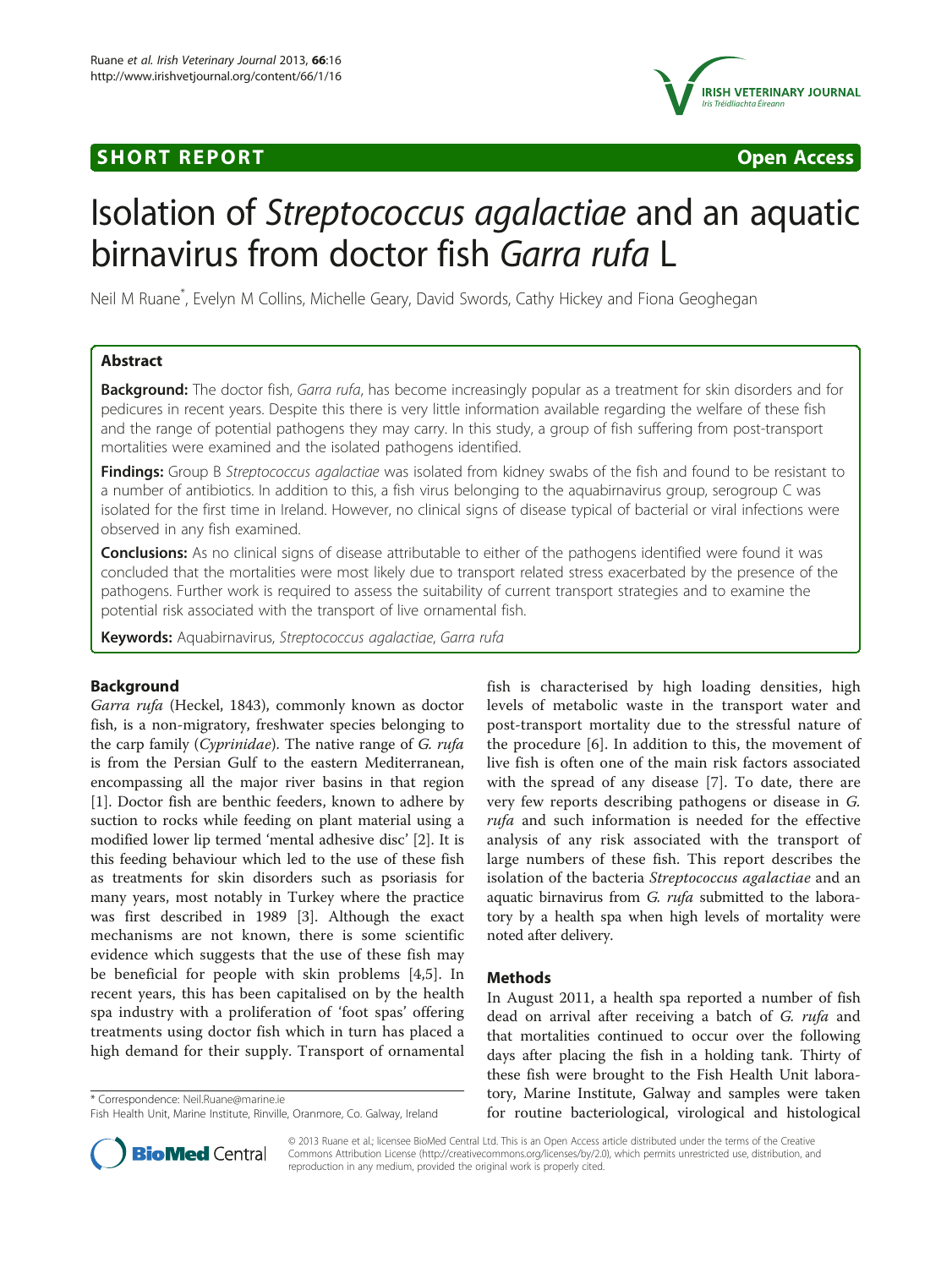examination. Initial examination showed that the fish were lethargic and no external parasites were observed following skin and gill scrapes. Kidney swabs from five separate fish were plated onto tryptone soya agar (TSA) and Colombia blood agar (CBA) plates and incubated at 22, 30 and 37°C. Growth of bacterial colonies was identified on the basis of standard phenotypic testing criteria (Gram stain, motility, oxidase activity). Sequencing of the partial 16S ribosomal RNA gene was also used to confirm the identity of the bacteria [[8\]](#page-3-0) and serotyping was carried out using a commercial kit (Oxoid). Sensitivity of the bacteria to a range of antibiotics was also performed. For virus isolation, fifteen fish (three pools of five) were homogenised and inoculated onto bluegill Lepomis macrochirus fry (BF-2) and epithelioma papulosum cyprinid (EPC) cell lines and incubated at 20°C. When cytopathic effect was noted on the cell lines, the virus was identified using commercial ELISA and IFAT kits (TestLine and BioX Diagnostics) and by nested RT-PCR [[9\]](#page-3-0). For histology, ten whole fish were fixed in neutral-buffered formalin and processed according to standard methods. Sections were cut at 5 μm and stained with haematoxylin-eosin.

PCR products were visualised after electrophoresis on a 1.5% (w/v) agarose gel in TAE buffer (40 mM Tris, 20 mM acetic acid, 2 mM ethylenediaminetetraacetic acid) stained with ethidium bromide, with the Quantity One 1-D Analysis System software on a UV Transluminator (Bio-Rad). The PCR products were purified and sequenced commercially (Sequiserve). The virus isolate identified in this study was given the reference IRL-F73-11 and compared with nine other birnavirus isolates (Figure 1). These included a known infectious pancreatic necrosis virus isolate (IRL-F56-11) isolated from a marine Atlantic salmon farm, representatives of IPNV serogroups A1, A2 and A3 and five isolates representing serogroups C and D [\[8](#page-3-0)]. Multiple sequence alignments were performed by Clustal W analysis and all phylogenetic analyses were conducted using MEGA 5 [[10](#page-3-0)].

#### **Results**

The characteristics of the bacteria isolated are listed in Table [1](#page-2-0). The consensus sequence for the partial 16S ribosomal RNA gene was subjected to a BLAST search (<http://blast.ncbi.nlm.nih.gov/Blast.cgi>) and was found to have 100% homology with Streptococcus agalactiae. Serotyping further confirmed that it was a Group B Streptococcus. Optimal growth was observed at 30°C, with slow growth at 22°C and no growth at 37°C. Of the six antibiotics used for the sensitivity testing, no zones of inhibition were recorded for flumequine, oxolinic acid, sarafloxacin and trimethoprim/sulphamethoxazole suggesting that the bacteria were resistant to these antibiotics. Some sensitivity to amoxicillin and oxytetracycline was noted with zones of 5 and 10 mm diameters recorded respectively.

Cytopathic effects were noted on the BF2 cell lines following the first passage after seven days, however the EPC cell line was unaffected. Tests using commercial ELISA and IFAT kits for viral haemorrhagic septicaemia (VHS), infectious pancreatic necrosis (IPN), infectious haematopoietic necrosis (IHN) and spring viraemia of carp (SVC) viruses yielded negative results. Phylogenetic analysis of the partial sequence of the viral protein 1 (VP1) gene showed that the virus was closely related to serogroup C and D aquabirnaviruses (Figure 1). The analysis also showed that the G. rufa birnavirus was assigned to the clade including blotched snakehead virus (BSNV), the type species for Blosnavirus. All selected isolates of serogroup A, which have IPNV as the type

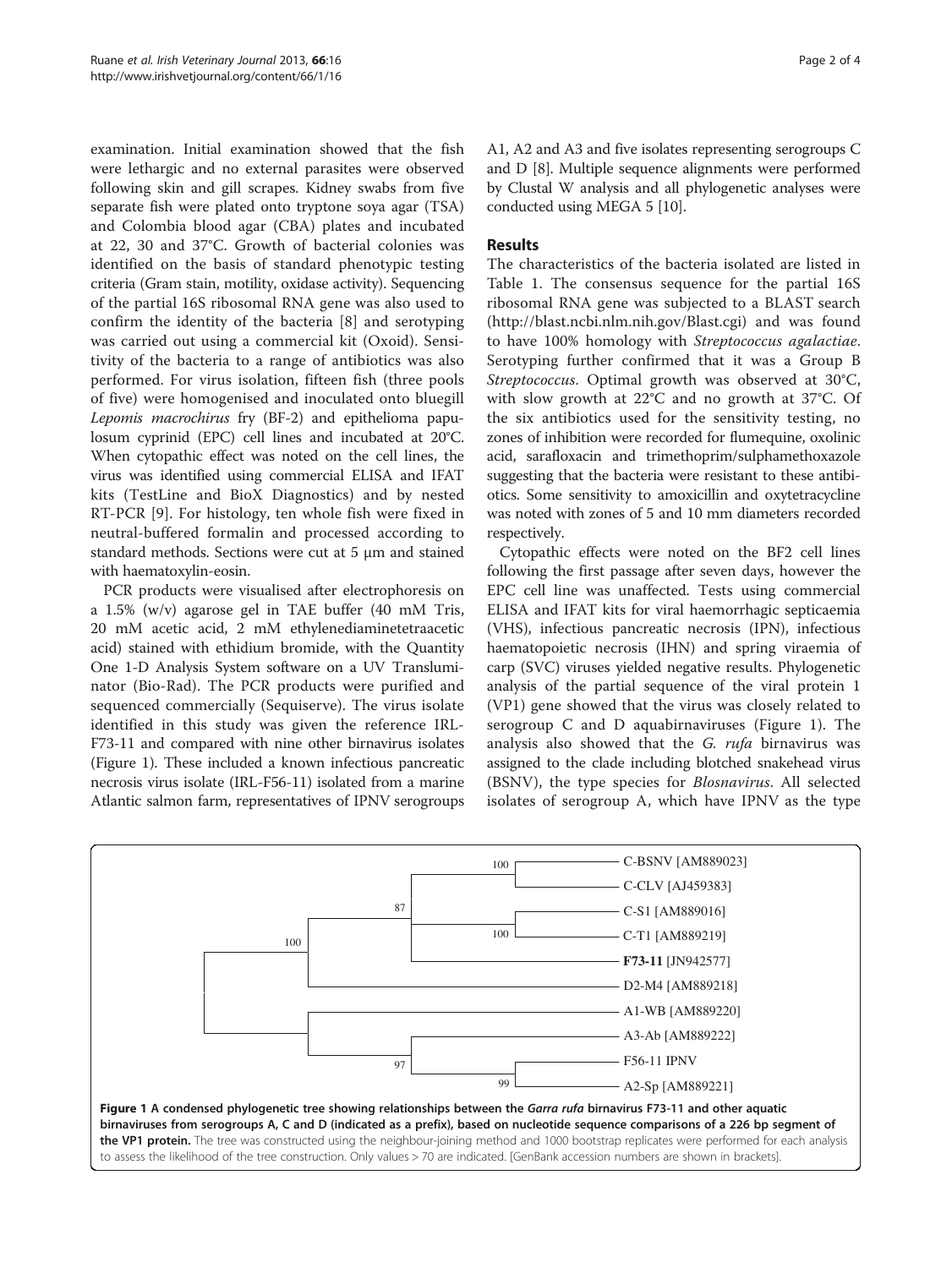<span id="page-2-0"></span>Table 1 Characteristics of the bacteria isolated from Garra rufa and identified as Streptococcus agalactiae

| Characteristic                         |                               |
|----------------------------------------|-------------------------------|
| Gram stain                             | Positive bacilli              |
| Morphology                             | Small white circular colonies |
| Motility                               | Negative                      |
| O/F                                    | Inert                         |
| Oxidase                                | Negative                      |
| Haemolysis                             | β                             |
| Growth at 22°C.                        | Yes (slow)                    |
| Growth at 30°C                         | Yes                           |
| Growth at 37°C                         | No                            |
| Amoxycillin (10 µg)                    | Sensitive                     |
| Flumequine (4 µg)                      | Resistant                     |
| Oxolinic acid $(2 \mu q)$              | Resistant                     |
| Oxytetracycline (30 µg)                | Sensitive                     |
| Sarafloxacin (5 µg)                    | Resistant                     |
| Trimethoprim/Sulphamethoxazole (25 µg) | Resistant                     |

species, grouped together in one clade, although the assay was able to differentiate each of the serotypes (A1–A3) and grouped the isolate, IRL-F56-11, together with serotype A2.

After histological examination of the internal organs, no pathology associated with bacterial or viral infection was observed.

## Discussion

This study reports the first isolation of Streptococcus agalactiae and an aquatic birnavirus from the doctor fish, G. rufa in Ireland. As the fish examined in this study did not show clinical signs of disease, the cause of the mortality was most likely due to transport stress exacerbated by the presence of both pathogens. However it should be noted that acute mortalities can often occur following viral/bacterial infections with little or no clinical signs of disease. The increased popularity of health spas using these fish for pedicures has resulted in a dramatic rise in the demand for their supply. A 2012 report from the UK  $[11]$  $[11]$  stated that between  $15,000-20,000$  G. rufa were imported each week through Heathrow Airport, the main border inspection post for the import of live fish into the UK. Despite the large numbers of fish coming into the EU, there is very little published information available on the requirements of these fish, either in terms of fish welfare (transport, husbandry etc.), or in terms of the risk they pose to native fish stocks and to customers who use these fish at health spas. Mortality of G. rufa in fish hatcheries has been associated with the aquatic pathogens Aeromonas sobria [[12](#page-3-0)] and Citrobacter freundii [\[13\]](#page-3-0). This study reported the isolation of S.

agalactiae from moribund fish without clinical signs of disease, although it is known that this bacteria may be pathogenic for fish species including G. rufa [[11,14](#page-3-0)]. These bacteria, also known as Lancefield group B streptococcus, have a broad host range and can cause meningoencephalitis in fish, mastitis in cattle and meningitis in human neonates. Although there is a high genetic diversity between strains of S. agalactiae, experimental transmission studies have shown that isolates from human, bovine and piscine origins can cause clinical disease in fish [[15,16](#page-3-0)]. A range of other bacteria with the potential to cause zoonotic infections have been isolated from doctor fish [[11](#page-3-0)] including vibrio and mycobacteria species. As these bacteria do not have optimal growth at 37°C, infections are mostly confined to the superficial, cooler body tissues of the extremities. Reports of infections are rare however and have mostly been confined to fish handlers and aquarium hobbyists [\[17](#page-3-0)], however at least one infection due to a pedicure treatment has been reported [\[18](#page-3-0)]. The UK Health Protection Agency has published guidelines for the management of health risks associated with fish pedicures and has classified the risk of zoonotic infection as low [\[19](#page-3-0)]. The G. rufa isolate was also found to be resistant to four out of six antibiotics tested and the susceptibility to the remaining two antibiotics is questionable due to the small size of the inhibition zones and the general lack of data in which to calculate epidemiological cut-off values for determining sensitivity. Antimicrobial resistance of bacteria isolated from tropical fish is well known due to the widespread use of antibiotics in the transport water [\[11](#page-3-0),[20\]](#page-3-0).

The birnavirus family are double-stranded, non-enveloped RNA viruses consisting of four genera, two of which contain aquatic viruses, Aquabirnavirus (type species: infectious pancreatic necrosis virus IPNV) and Blosnavirus (type species: blotched snakehead virus BSNV). Aquabirnaviruses have been isolated from aquatic animals throughout the world and infectious pancreatic necrosis is a significant disease of farmed salmonids in Ireland [[21\]](#page-3-0). Although this is the first isolation in Ireland of an aquatic birnavirus, other than IPNV, mortalities due to birnavirus infections in tropical fish have been reported previously [[10,22](#page-3-0)]. Sequence analysis indicated that the isolate was similar to other viruses, such as BSNV, isolated from tropical fish [\[9](#page-3-0)] and initially assigned to a separate serogroup (C) within the genus Aquabirnavirus. Studies on BSNV [[23\]](#page-3-0) showed that it was distinct from other aquabirnaviruses and was assigned to its own genus, *Blosnavirus* [[24\]](#page-3-0). Although further characterisation of the virus isolate from this study is required, the results would suggest that the birnavirus isolated from  $G.$  rufa is more related to blosnavirus than aquabirnavirus.